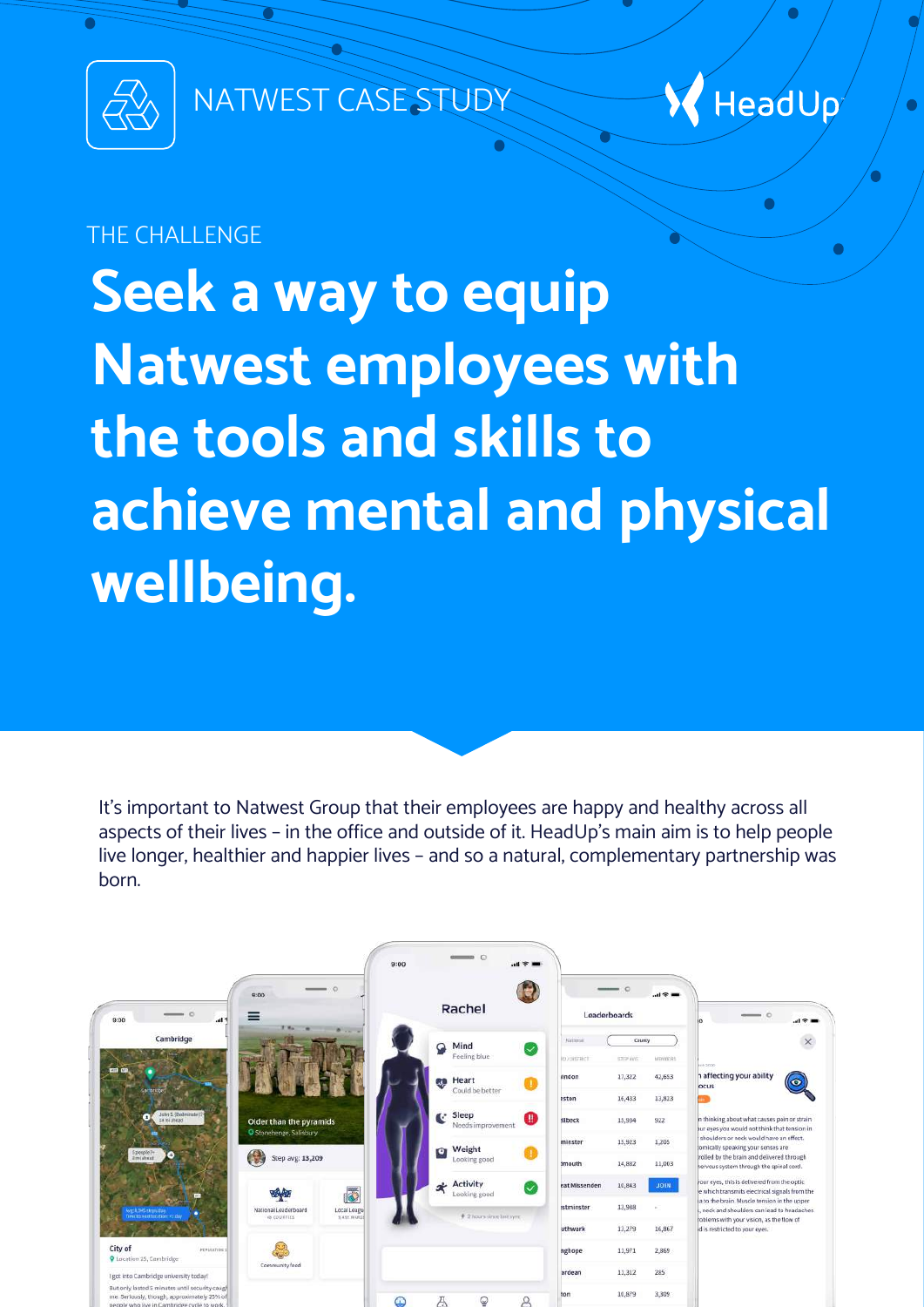## **Method**

HeadUp proposed a 100-day in-app challenge that focused on four main areas:



NatWest employees signed up in teams of seven to walk, cycle, swim or run to make up steps in a friendly competition against teams across the workplace and other businesses.

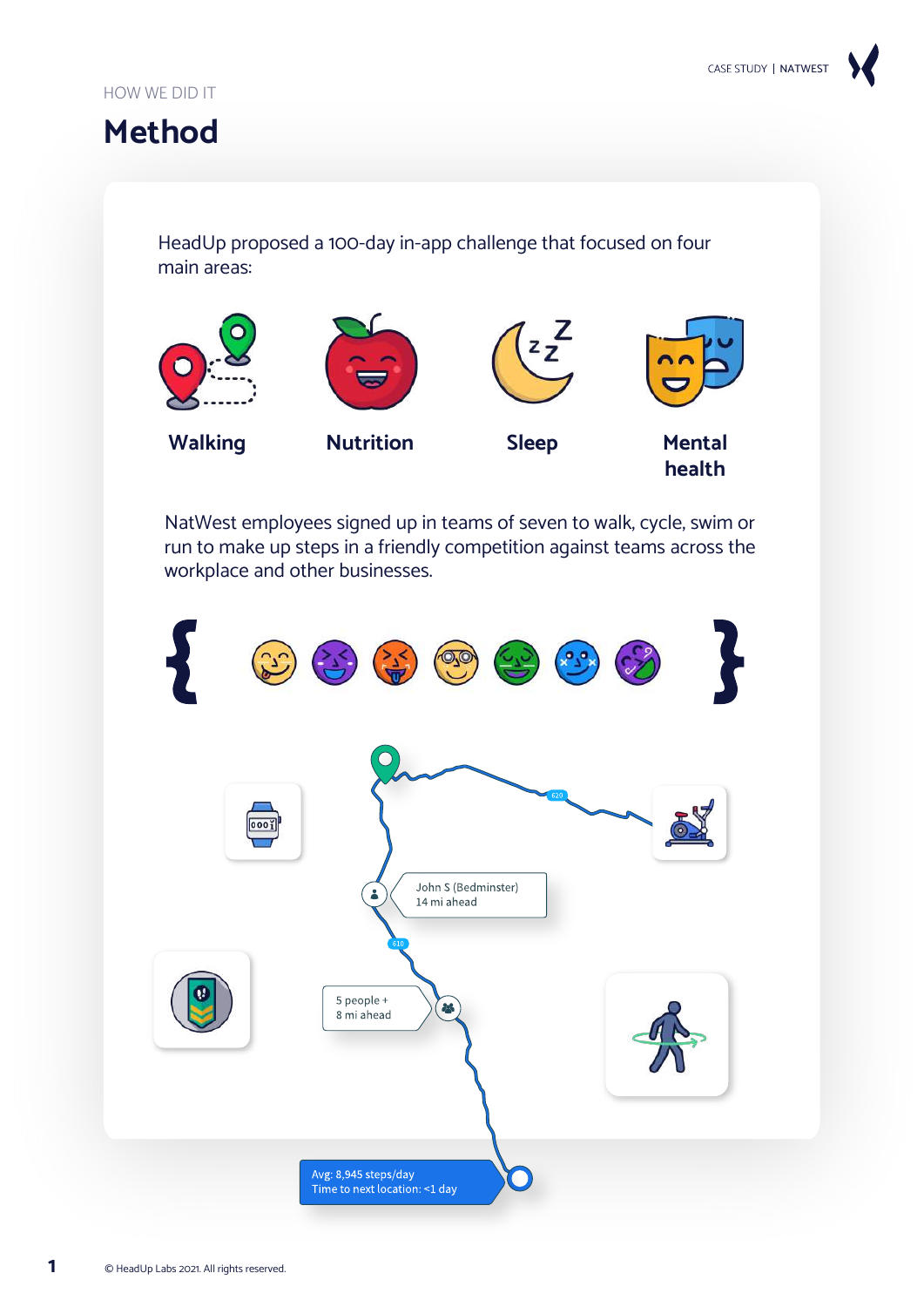# **Results**

Initially, Natwest Group secured 200 places, but with interest soaring – more than 51,000 employees ended up taking part in the challenge.

By day 25, only a quarter of the way through, participants had:



**Clocked a collective total of 9,096,291,823 steps – equivalent to walking around the world 145 times!**



**Achieved a collective step average of 11,591 per day**



**Burned 364,988,812 calories – equivalent to 764,089 burgers, 2,260,617 glasses of red wine and 1,462,370 slices of cake!**



**Signed up to countless marathons and charity events – including a 45-mile walk in which the pedometer stopped counting at 99,999 steps, proving that there is no limit to what people can achieve – especially in the company of heathy competition.** 



**Become more vocal on the company Facebook page to share healthy recipes and tips to improve mental health**



**Conducted more walking meetings – termed 'weetings'**

By the 100-day mark, many had achieved – and even surpassed – their personal weight-loss goals, with one employee losing 5 stone (32 kilograms!)